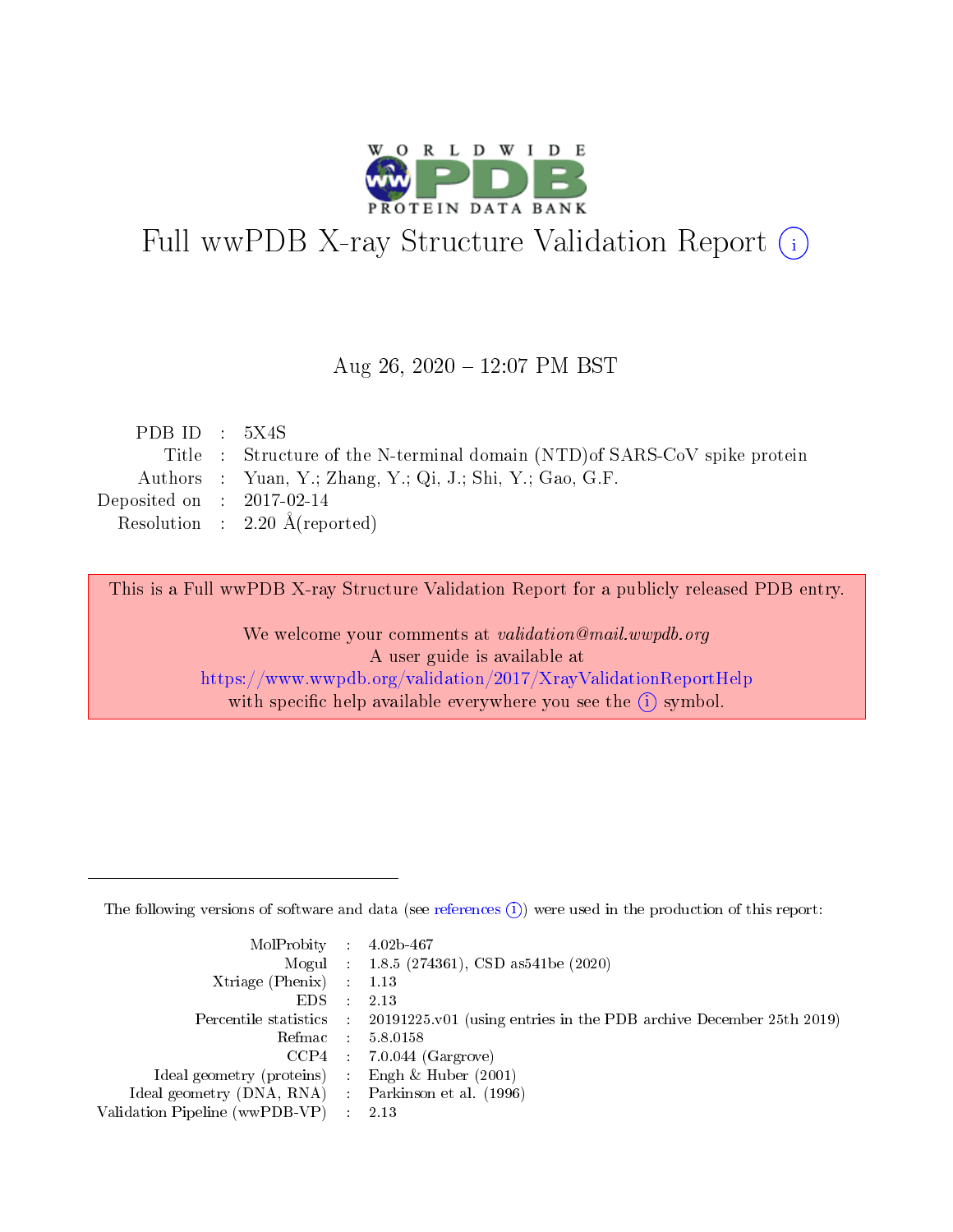# 1 [O](https://www.wwpdb.org/validation/2017/XrayValidationReportHelp#overall_quality)verall quality at a glance  $(i)$

The following experimental techniques were used to determine the structure: X-RAY DIFFRACTION

The reported resolution of this entry is 2.20 Å.

Percentile scores (ranging between 0-100) for global validation metrics of the entry are shown in the following graphic. The table shows the number of entries on which the scores are based.



| Metric                | Whole archive<br>$(\#\text{Entries})$ | Similar resolution<br>$(\#\text{Entries}, \, \text{resolution range}(\textup{\AA}))$ |
|-----------------------|---------------------------------------|--------------------------------------------------------------------------------------|
| $R_{free}$            | 130704                                | 4898 (2.20-2.20)                                                                     |
| Clashscore            | 141614                                | $5594(2.20-2.20)$                                                                    |
| Ramachandran outliers | 138981                                | $5503(2.20-2.20)$                                                                    |
| Sidechain outliers    | 138945                                | $5504(2.20-2.20)$                                                                    |
| RSRZ outliers         | 127900                                | $4800(2.20-2.20)$                                                                    |

The table below summarises the geometric issues observed across the polymeric chains and their fit to the electron density. The red, orange, yellow and green segments on the lower bar indicate the fraction of residues that contain outliers for  $>=3, 2, 1$  and 0 types of geometric quality criteria respectively. A grey segment represents the fraction of residues that are not modelled. The numeric value for each fraction is indicated below the corresponding segment, with a dot representing fractions  $\epsilon=5\%$  The upper red bar (where present) indicates the fraction of residues that have poor fit to the electron density. The numeric value is given above the bar.

| Mol | $Chain \  Length$ | Quality of chain |     |    |
|-----|-------------------|------------------|-----|----|
|     | $285\,$           | 5%<br>76%        | 18% | 6% |
|     | $\Omega$          | 100%             |     |    |

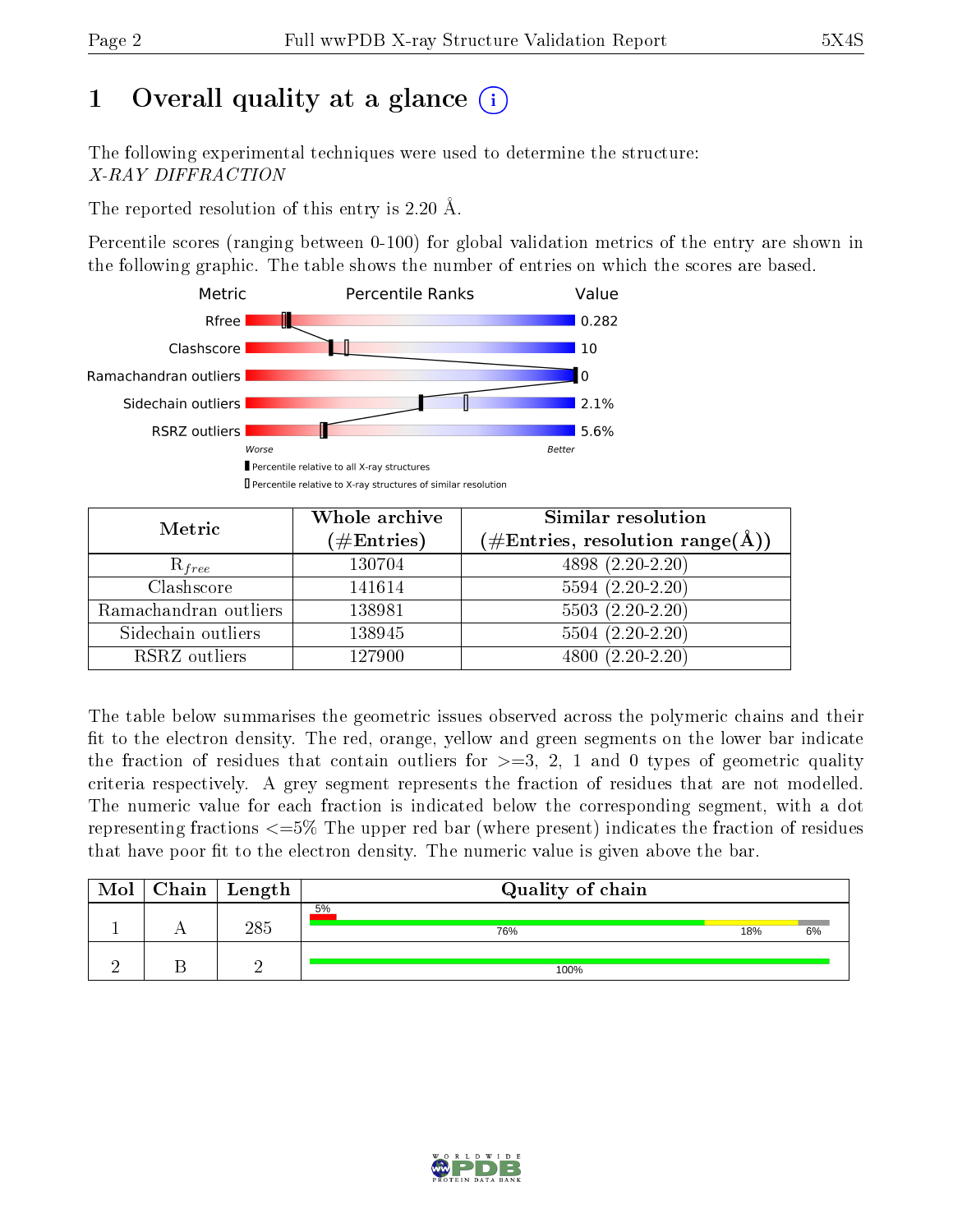# 2 Entry composition (i)

There are 4 unique types of molecules in this entry. The entry contains 2278 atoms, of which 0 are hydrogens and 0 are deuteriums.

In the tables below, the ZeroOcc column contains the number of atoms modelled with zero occupancy, the AltConf column contains the number of residues with at least one atom in alternate conformation and the Trace column contains the number of residues modelled with at most 2 atoms.

• Molecule 1 is a protein called Spike glycoprotein.

| Mol | Chain | Residues | $\rm{Atoms}$        |      |       |     |  | $ZeroOcc \mid AltConf \mid$ | Trace |
|-----|-------|----------|---------------------|------|-------|-----|--|-----------------------------|-------|
|     |       | 269      | $\rm Total$<br>2152 | 1390 | - 347 | 404 |  |                             |       |

There are 8 discrepancies between the modelled and reference sequences:

| Chain | Residue | Modelled   | Actual     | Comment              | Reference         |
|-------|---------|------------|------------|----------------------|-------------------|
| А     | 77      | ASP        | <b>GLY</b> | See Sequence details | <b>UNP P59594</b> |
| А     | 244     | THR.       | ILE.       | See Sequence details | <b>UNP P59594</b> |
| А     | 293     | <b>HIS</b> |            | expression tag       | <b>UNP P59594</b> |
| А     | 294     | <b>HIS</b> |            | expression tag       | <b>UNP P59594</b> |
| А     | 295     | <b>HIS</b> |            | expression tag       | <b>UNP P59594</b> |
| А     | 296     | <b>HIS</b> |            | expression tag       | <b>UNP P59594</b> |
| А     | 297     | <b>HIS</b> |            | expression tag       | <b>UNP P59594</b> |
|       | 298     | <b>HIS</b> |            | expression tag       | <b>UNP P59594</b> |

• Molecule 2 is an oligosaccharide called 2-acetamido-2-deoxy-beta-D-glucopyranose-(1-4)-2-a cetamido-2-deoxy-beta-D-glucopyranose.

| Mol | Chain   Residues | Atoms       |                   |  |  | ZeroOcc   AltConf   Trace |  |
|-----|------------------|-------------|-------------------|--|--|---------------------------|--|
|     |                  | Total<br>ററ | $\sim$ 0.1 $\sim$ |  |  |                           |  |

• Molecule 3 is 2-acetamido-2-deoxy-beta-D-glucopyranose (three-letter code: NAG) (formula:  $C_8H_{15}NO_6$ ).

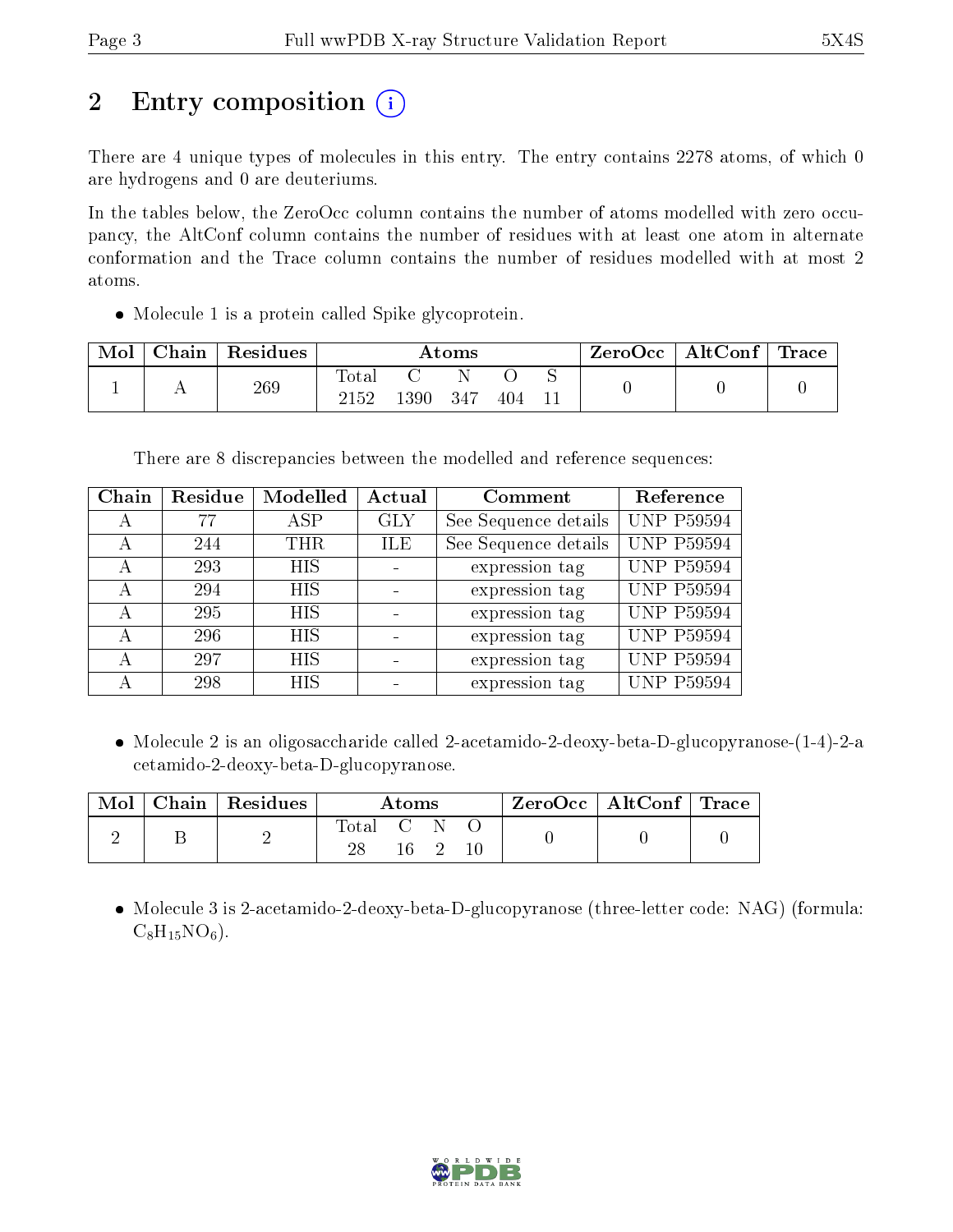

|  | $\blacksquare$ Mol $\vert$ Chain $\vert$ Residues | A toms      |  |  | ZeroOcc   AltConf |  |
|--|---------------------------------------------------|-------------|--|--|-------------------|--|
|  |                                                   | Total C N O |  |  |                   |  |
|  |                                                   |             |  |  |                   |  |

 $\bullet\,$  Molecule 4 is water.

|  | $Mol$   Chain   Residues | Atoms | $ZeroOcc \mid AltConf \mid$ |
|--|--------------------------|-------|-----------------------------|
|  |                          | Total |                             |

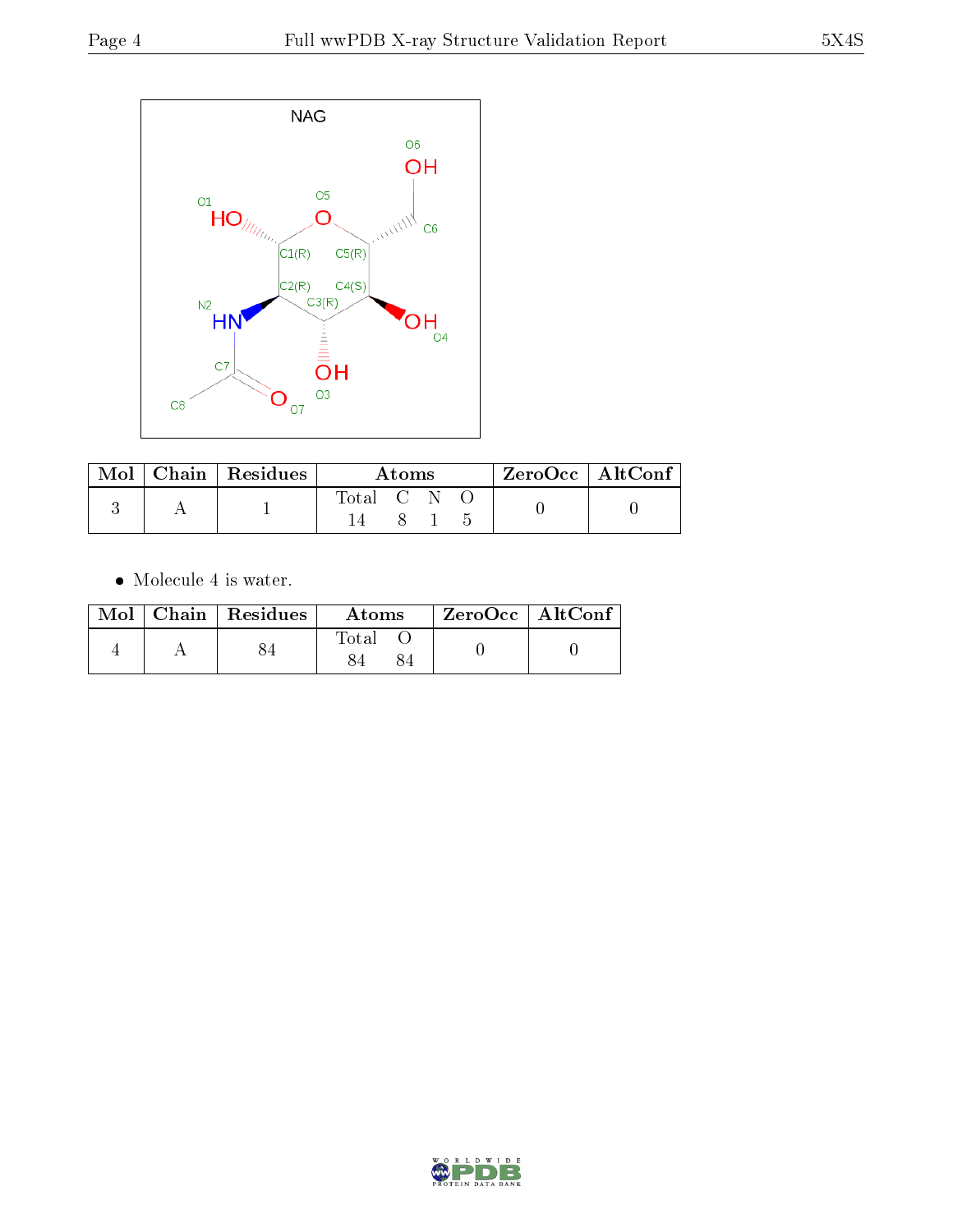# 3 Residue-property plots  $(i)$

These plots are drawn for all protein, RNA, DNA and oligosaccharide chains in the entry. The first graphic for a chain summarises the proportions of the various outlier classes displayed in the second graphic. The second graphic shows the sequence view annotated by issues in geometry and electron density. Residues are color-coded according to the number of geometric quality criteria for which they contain at least one outlier: green  $= 0$ , yellow  $= 1$ , orange  $= 2$  and red  $= 3$  or more. A red dot above a residue indicates a poor fit to the electron density ( $\text{RSRZ} > 2$ ). Stretches of 2 or more consecutive residues without any outlier are shown as a green connector. Residues present in the sample, but not in the model, are shown in grey.



• Molecule 1: Spike glycoprotein

• Molecule 2: 2-acetamido-2-deoxy-beta-D-glucopyranose-(1-4)-2-acetamido-2-deoxy-beta-D-gluc opyranose

Chain B:

100%

NAG1 NAG2

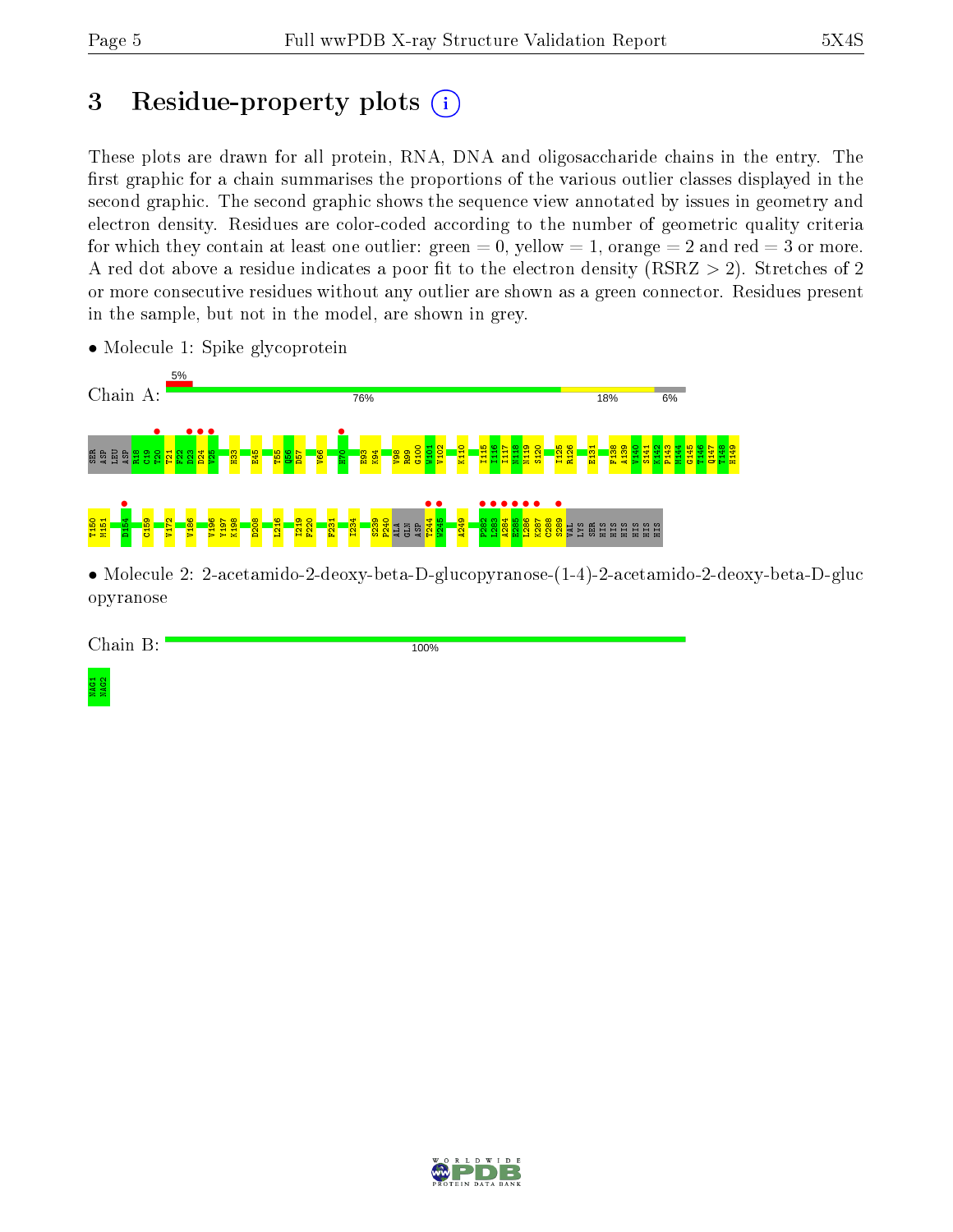# 4 Data and refinement statistics  $(i)$

| Property                                                         | Value                                                     | Source     |
|------------------------------------------------------------------|-----------------------------------------------------------|------------|
| Space group                                                      | P 61 2 2                                                  | Depositor  |
| Cell constants                                                   | $73.29\text{\AA}$ $\overline{240.26\text{\AA}}$<br>73.29Å | Depositor  |
| a, b, c, $\alpha$ , $\beta$ , $\gamma$                           | $90.00^{\circ}$ $90.00^{\circ}$ $120.00^{\circ}$          |            |
| Resolution $(A)$                                                 | $38.31 - 2.20$                                            | Depositor  |
|                                                                  | $38.31 - 2.20$                                            | <b>EDS</b> |
| % Data completeness                                              | $99.5(38.31-2.20)$                                        | Depositor  |
| (in resolution range)                                            | $99.5(38.31-2.20)$                                        | <b>EDS</b> |
| $R_{merge}$                                                      | (Not available)                                           | Depositor  |
| $\mathrm{R}_{sym}$                                               | (Not available)                                           | Depositor  |
| $\langle I/\sigma(I) \rangle^{-1}$                               | $5.22$ (at 2.20Å)                                         | Xtriage    |
| Refinement program                                               | PHENIX (1.10.1 2155: ???)                                 | Depositor  |
| $R, R_{free}$                                                    | 0.252<br>0.282<br>$\mathbf{A}$                            | Depositor  |
|                                                                  | 0.252,<br>0.282                                           | DCC        |
| $\mathcal{R}_{free}$ test set                                    | $\overline{1040}$ reflections $(5.14\%)$                  | wwPDB-VP   |
| Wilson B-factor $(A^2)$                                          | 45.4                                                      | Xtriage    |
| Anisotropy                                                       | 0.142                                                     | Xtriage    |
| Bulk solvent $k_{sol}(\text{e}/\text{A}^3), B_{sol}(\text{A}^2)$ | $0.33$ , 53.8                                             | <b>EDS</b> |
| L-test for $\mathrm{twinning}^2$                                 | $< L >$ = 0.44, $< L2 >$ = 0.26                           | Xtriage    |
| Estimated twinning fraction                                      | No twinning to report.                                    | Xtriage    |
| $F_o, F_c$ correlation                                           | 0.92                                                      | <b>EDS</b> |
| Total number of atoms                                            | 2278                                                      | wwPDB-VP   |
| Average B, all atoms $(A^2)$                                     | 54.0                                                      | wwPDB-VP   |

Xtriage's analysis on translational NCS is as follows: The largest off-origin peak in the Patterson function is  $5.09\%$  of the height of the origin peak. No significant pseudotranslation is detected.

<sup>&</sup>lt;sup>2</sup>Theoretical values of  $\langle |L| \rangle$ ,  $\langle L^2 \rangle$  for acentric reflections are 0.5, 0.333 respectively for untwinned datasets, and 0.375, 0.2 for perfectly twinned datasets.



<span id="page-5-1"></span><span id="page-5-0"></span><sup>1</sup> Intensities estimated from amplitudes.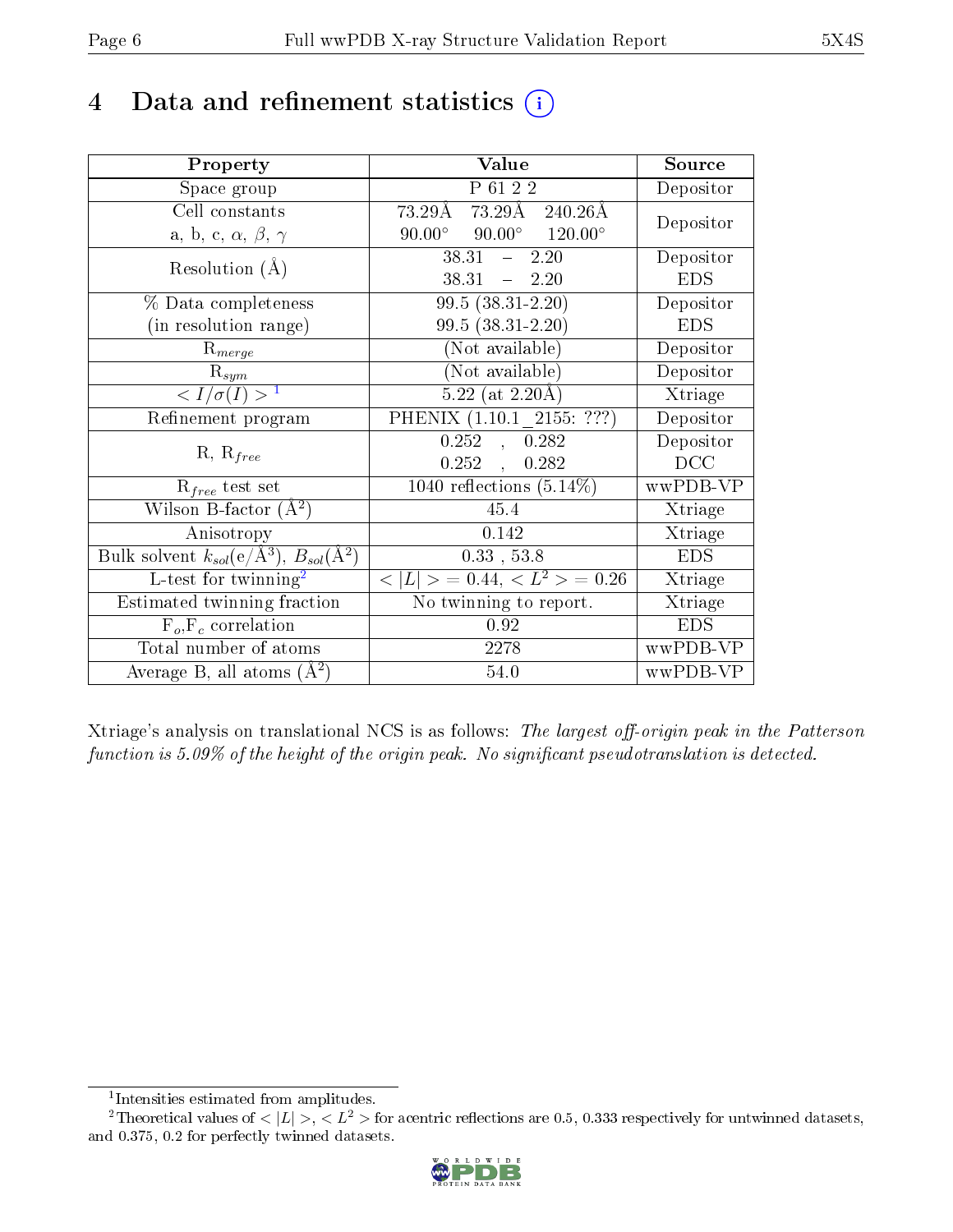# 5 Model quality  $(i)$

### 5.1 Standard geometry  $(i)$

Bond lengths and bond angles in the following residue types are not validated in this section: NAG

The Z score for a bond length (or angle) is the number of standard deviations the observed value is removed from the expected value. A bond length (or angle) with  $|Z| > 5$  is considered an outlier worth inspection. RMSZ is the root-mean-square of all Z scores of the bond lengths (or angles).

| $Mol$   Chain |      | Bond lengths                    | Bond angles |        |  |
|---------------|------|---------------------------------|-------------|--------|--|
|               |      | RMSZ $ #Z  > 5$ RMSZ $ #Z  > 5$ |             |        |  |
|               | 0.29 | 0/2212                          | 0.50        | 0/3008 |  |

There are no bond length outliers.

There are no bond angle outliers.

There are no chirality outliers.

There are no planarity outliers.

#### 5.2 Too-close contacts  $(i)$

In the following table, the Non-H and H(model) columns list the number of non-hydrogen atoms and hydrogen atoms in the chain respectively. The H(added) column lists the number of hydrogen atoms added and optimized by MolProbity. The Clashes column lists the number of clashes within the asymmetric unit, whereas Symm-Clashes lists symmetry related clashes.

|  |      |      | Mol   Chain   Non-H   H(model)   H(added)   Clashes   Symm-Clashes |
|--|------|------|--------------------------------------------------------------------|
|  | 2152 | 2060 |                                                                    |
|  | 28   | 25   |                                                                    |
|  |      |      |                                                                    |
|  |      |      |                                                                    |
|  | 2278 | 2098 |                                                                    |

The all-atom clashscore is defined as the number of clashes found per 1000 atoms (including hydrogen atoms). The all-atom clashscore for this structure is 10.

All (45) close contacts within the same asymmetric unit are listed below, sorted by their clash magnitude.

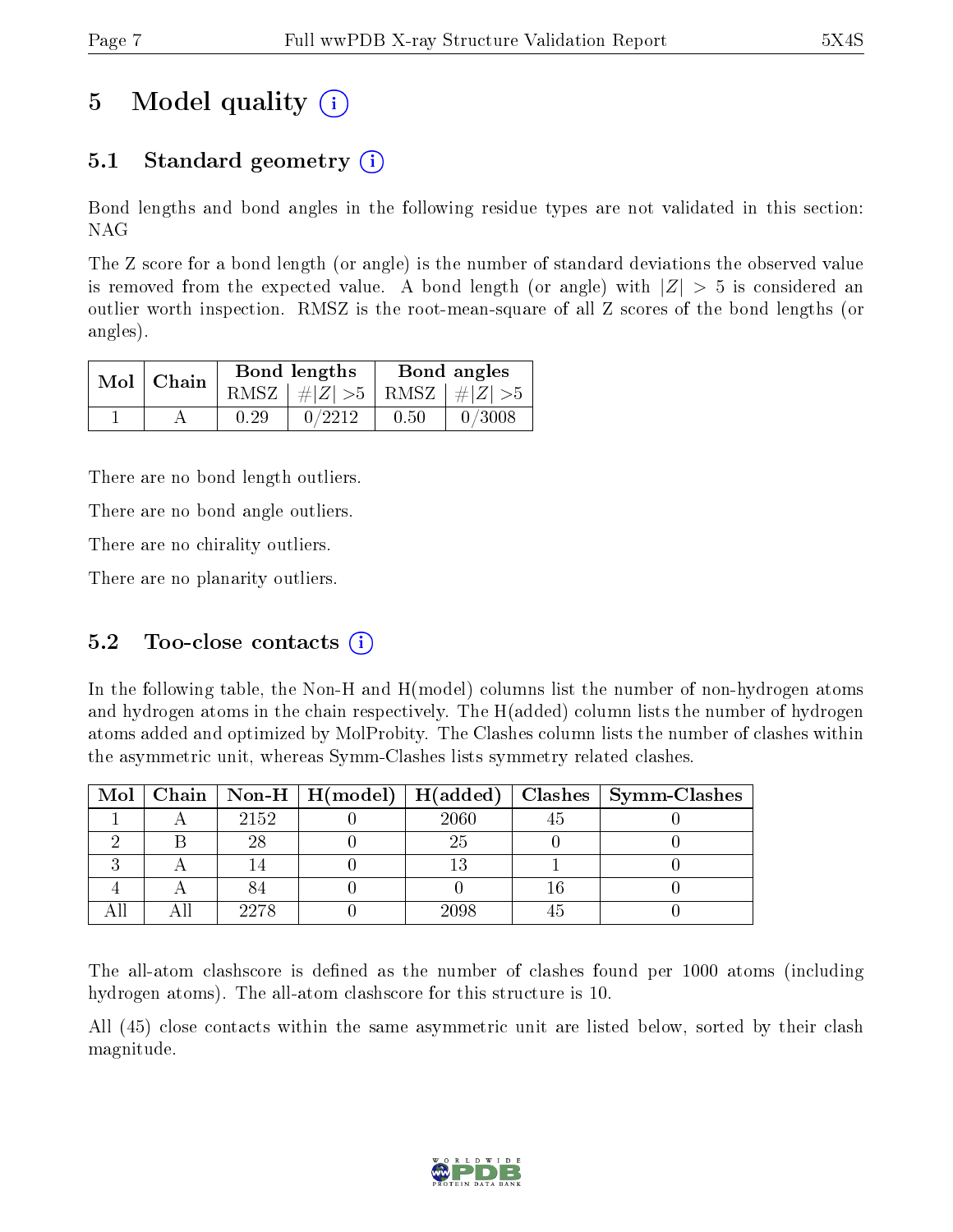| Atom-1                             | Atom-2              | Interatomic    | Clash         |
|------------------------------------|---------------------|----------------|---------------|
|                                    |                     | distance $(A)$ | overlap $(A)$ |
| 1:A:289:SER:N                      | 4:A:701:HOH:O       | 1.91           | 1.04          |
| 1: A:286: LEU: CA                  | 4: A:701:HOH:O      | 2.12           | 0.97          |
| 1: A:286:LEU:C                     | 4:A:701:HOH:O       | 2.08           | 0.91          |
| 1: A:286:LEU:CB                    | 4:A:701:HOH:O       | 2.22           | 0.84          |
| 1:A:244:THR:N                      | 4:A:705:HOH:O       | 2.13           | 0.81          |
| 1: A:286:LEU:HB2                   | 4:A:701:HOH:O       | 1.83           | 0.77          |
| 1:A:151:MET:SD                     | 4:A:707:HOH:O       | 2.44           | 0.75          |
| 1:A:139:ALA:HB3                    | 1:A:149:HIS:HB2     | 1.71           | 0.71          |
| 1: A:45: GLU:O                     | 4:A:703:HOH:O       | 2.08           | 0.70          |
| 1:A:126:ARG:NH1                    | 1:A:159:CYS:SG      | 2.66           | 0.69          |
| 1:A:57:ASP:OD2                     | 4:A:704:HOH:O       | 2.10           | 0.69          |
| 1:A:286:LEU:N                      | 4:A:701:HOH:O       | 2.27           | 0.65          |
| 1: A:288: CYS:C                    | 4:A:701:HOH:O       | 2.26           | 0.65          |
| 1:A:99:ARG:HH22                    | 1: A:172: VAL:HG13  | 1.64           | 0.63          |
| 1:A:33:HIS:ND1                     | 1:A:208:ASP:OD1     | 2.29           | 0.63          |
| 1: A:287:LYS:N                     | 1: A:288:CYS:HA     | 2.13           | 0.63          |
| 1:A:196:VAL:HB                     | 1:A:220:PHE:HB2     | 1.82           | 0.61          |
| 1:A:126:ARG:NH1                    | 4:A:708:HOH:O       | 2.26           | 0.59          |
| 1:A:102:VAL:HG22                   | 1: A:234: ILE: HD11 | 1.89           | 0.55          |
| 1:A:287:LYS:NZ                     | 4:A:713:HOH:O       | 2.39           | 0.55          |
| 1:A:99:ARG:HH21                    | 1:A:120:SER:HB3     | 1.74           | 0.53          |
| 1:A:186:VAL:HG23                   | 1:A:216:LEU:HD12    | 1.92           | 0.51          |
| 1:A:99:ARG:NH2                     | 1:A:120:SER:HB3     | 2.27           | 0.49          |
| 1: A:131: GLU: HG3                 | 3:A:601:NAG:HN2     | 1.77           | 0.49          |
| 1: A:99: ARG:HD3                   | 1: A: 138: PHE: CD2 | 2.48           | 0.49          |
| 1: A:286:LEU:HB2                   | 1: A:289: SER: HB3  | 1.95           | 0.48          |
| 1: A:288:CYS:HA                    | 4:A:701:HOH:O       | 2.14           | 0.47          |
| 1: A:288: CYS:CA                   | 4:A:701:HOH:O       | 2.64           | 0.46          |
| 1:A:102:VAL:HG13                   | 1: A:115: ILE: HG12 | 1.97           | 0.45          |
| 1: A:284: ALA:O                    | 1: A:288: CYS:HB3   | 2.17           | 0.44          |
| 1:A:119:ASN:O                      | 1: A:120: SER:OG    | 2.31           | 0.44          |
| 1: A:94: LYS: NZ                   | 1:A:249:ALA:HB3     | 2.34           | 0.43          |
| 1:A:147:GLN:HB2                    | 1:A:172:VAL:HG11    | 2.00           | 0.43          |
| 1:A:99:ARG:HH12                    | 1: A:172: VAL:HG13  | 1.84           | 0.42          |
| 1:A:93:GLU:OE2                     | 1: A:98: VAL: N     | 2.40           | 0.42          |
| 1:A:143:PRO:HD3                    | 1: A:240:PRO:HA     | 2.02           | 0.41          |
| 1:A:21:THR:HA                      | 4:A:709:HOH:O       | 2.20           | 0.41          |
| 1:A:102:VAL:O                      | 1: A:231:PHE:HA     | 2.20           | $0.41\,$      |
| 1: A:115: ILE: O                   | 1:A:125:ILE:HA      | 2.20           | 0.41          |
| 1:A:239:SER:HA                     | 1: A:240:PRO:HD3    | 1.91           | 0.41          |
| $1:A:94:\overline{\text{LYS:HZ1}}$ | 1:A:249:ALA:HB3     | 1.85           | 0.41          |
| 1: A:100: GLY: HA3                 | 1: A:117: ILE: HG22 | 2.03           | 0.41          |

Continued on next page...

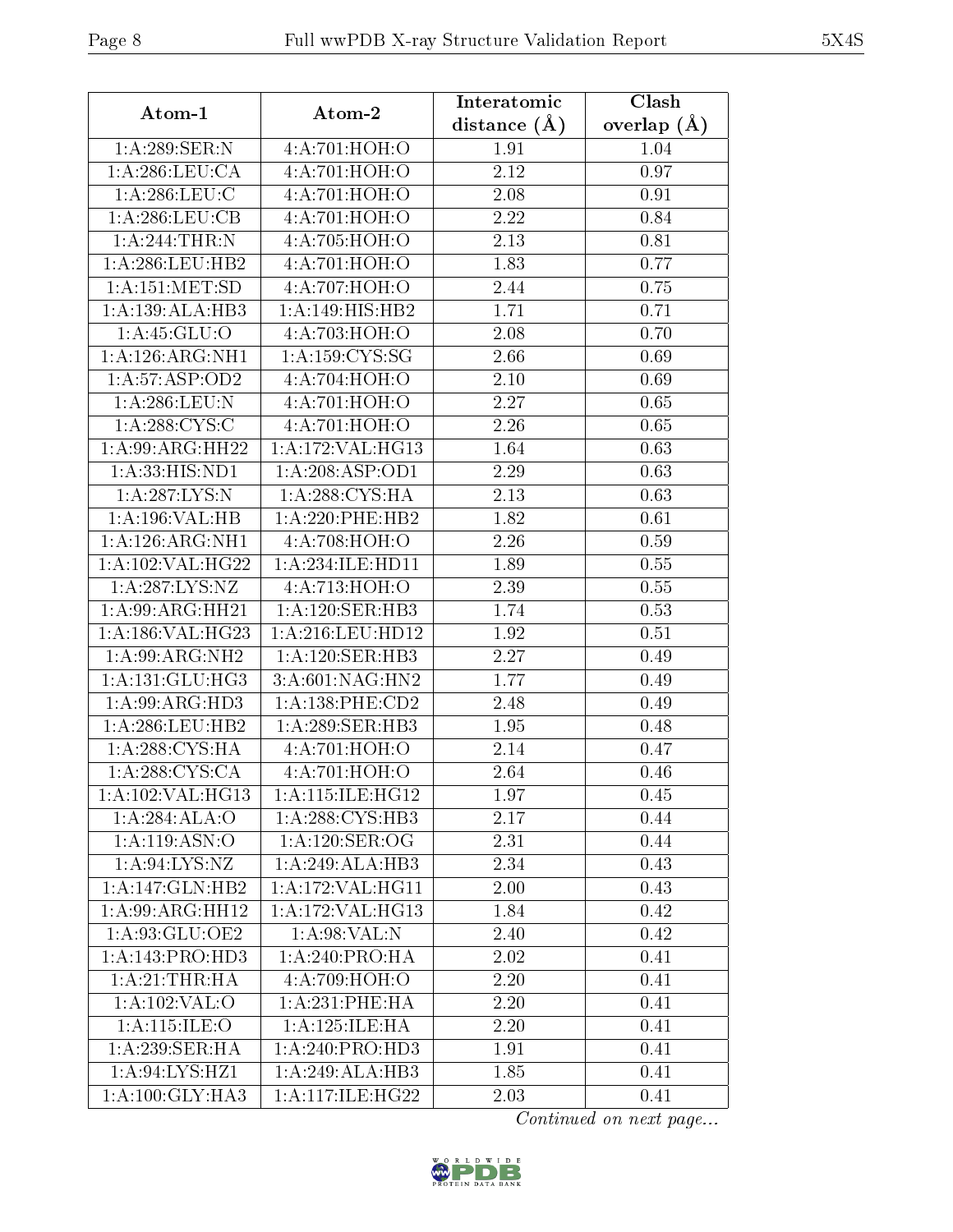| Atom-1             | Atom-2               | Interatomic<br>distance $(A)$ | Clash<br>overlap (Å |
|--------------------|----------------------|-------------------------------|---------------------|
| 1:A:141:SER:O      | 1: A: 145: GLY:N     | 2.52                          | 0.40                |
| 1: A:198:LYS:HD2   | 1: A: 219: ILF: HD13 | 2.02                          | 0.40                |
| 1: A: 186: VAL: HB | 1: A: 197: TYR: HB2  | 2.02                          | 140                 |

Continued from previous page...

There are no symmetry-related clashes.

#### 5.3 Torsion angles  $(i)$

#### 5.3.1 Protein backbone (i)

In the following table, the Percentiles column shows the percent Ramachandran outliers of the chain as a percentile score with respect to all X-ray entries followed by that with respect to entries of similar resolution.

The Analysed column shows the number of residues for which the backbone conformation was analysed, and the total number of residues.

| Mol   Chain | Analysed                                | Favoured   Allowed   Outliers   Percentiles |  |                 |
|-------------|-----------------------------------------|---------------------------------------------|--|-----------------|
|             | $265/285(93\%)$   246 (93\%)   19 (7\%) |                                             |  | $\vert$ 100 100 |

There are no Ramachandran outliers to report.

#### 5.3.2 Protein sidechains  $(i)$

In the following table, the Percentiles column shows the percent sidechain outliers of the chain as a percentile score with respect to all X-ray entries followed by that with respect to entries of similar resolution.

The Analysed column shows the number of residues for which the sidechain conformation was analysed, and the total number of residues.

| Mol   Chain | Rotameric   Outliers   Percentiles<br>Analysed      |  |                                                    |  |
|-------------|-----------------------------------------------------|--|----------------------------------------------------|--|
|             | $\mid$ 241/256 (94%) $\mid$ 236 (98%) $\mid$ 5 (2%) |  | $\begin{array}{ c c c c c } \hline 67 \end{array}$ |  |

All (5) residues with a non-rotameric sidechain are listed below:

| Mol | Chain | Res | l'ype        |
|-----|-------|-----|--------------|
|     |       |     |              |
|     |       | 55  | $\mathsf{H}$ |
|     |       | ິາ6 |              |

Continued on next page...

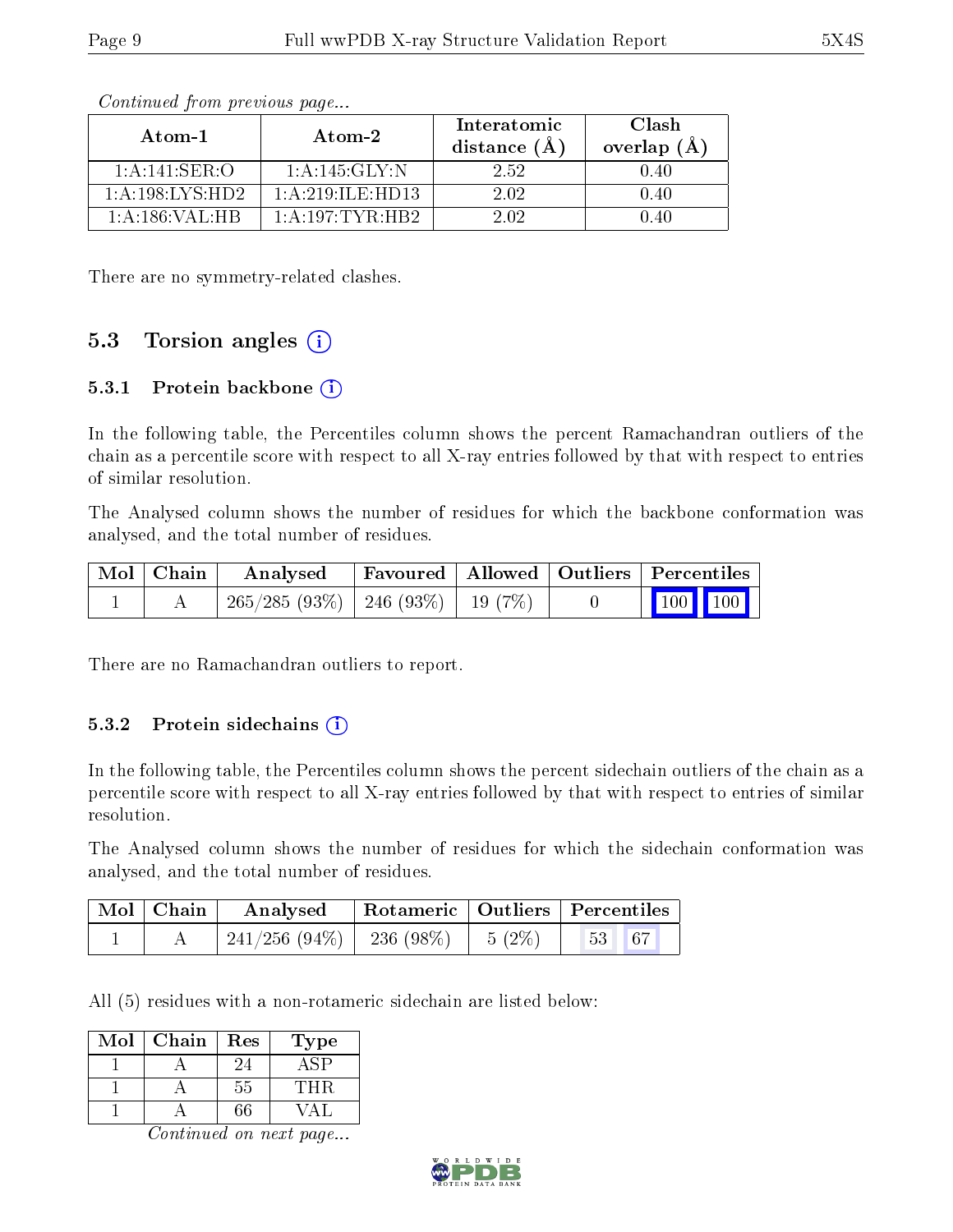Continued from previous page...

| $\operatorname{Mol}$ | Chain | Res | <b>Type</b>   |
|----------------------|-------|-----|---------------|
|                      |       |     | $\sim$ $\sim$ |
|                      |       | 150 |               |

Some sidechains can be flipped to improve hydrogen bonding and reduce clashes. There are no such sidechains identified.

#### $5.3.3$  RNA  $(i)$

There are no RNA molecules in this entry.

#### 5.4 Non-standard residues in protein, DNA, RNA chains (i)

There are no non-standard protein/DNA/RNA residues in this entry.

#### 5.5 Carbohydrates (i)

2 monosaccharides are modelled in this entry.

In the following table, the Counts columns list the number of bonds (or angles) for which Mogul statistics could be retrieved, the number of bonds (or angles) that are observed in the model and the number of bonds (or angles) that are dened in the Chemical Component Dictionary. The Link column lists molecule types, if any, to which the group is linked. The Z score for a bond length (or angle) is the number of standard deviations the observed value is removed from the expected value. A bond length (or angle) with  $|Z| > 2$  is considered an outlier worth inspection. RMSZ is the root-mean-square of all Z scores of the bond lengths (or angles).

| Mol | <b>Type</b> | $\mid$ Chain $\mid$ Res $\mid$ | Link |          | Bond lengths |      |            | Bond angles |               |
|-----|-------------|--------------------------------|------|----------|--------------|------|------------|-------------|---------------|
|     |             |                                |      | Counts   | RMSZ         | H  Z | Counts     | RMSZ        | #<br>$\Delta$ |
|     | NAG         |                                |      | 14,14,15 | 0.20         |      | 17,19,21   | 0.41        |               |
|     | NAG         |                                |      | 14,14,15 | 0.24         |      | 17, 19, 21 | 0.38        |               |

In the following table, the Chirals column lists the number of chiral outliers, the number of chiral centers analysed, the number of these observed in the model and the number defined in the Chemical Component Dictionary. Similar counts are reported in the Torsion and Rings columns. '-' means no outliers of that kind were identified.

|     |  |  | Mol   Type   Chain   Res   Link   Chirals   Torsions   Rings |  |
|-----|--|--|--------------------------------------------------------------|--|
| NAG |  |  | $\mid 0/6/23/26 \mid 0/1/1/1 \mid$                           |  |
| NAG |  |  | $0/6/23/26$   $0/1/1/1$                                      |  |

There are no bond length outliers.

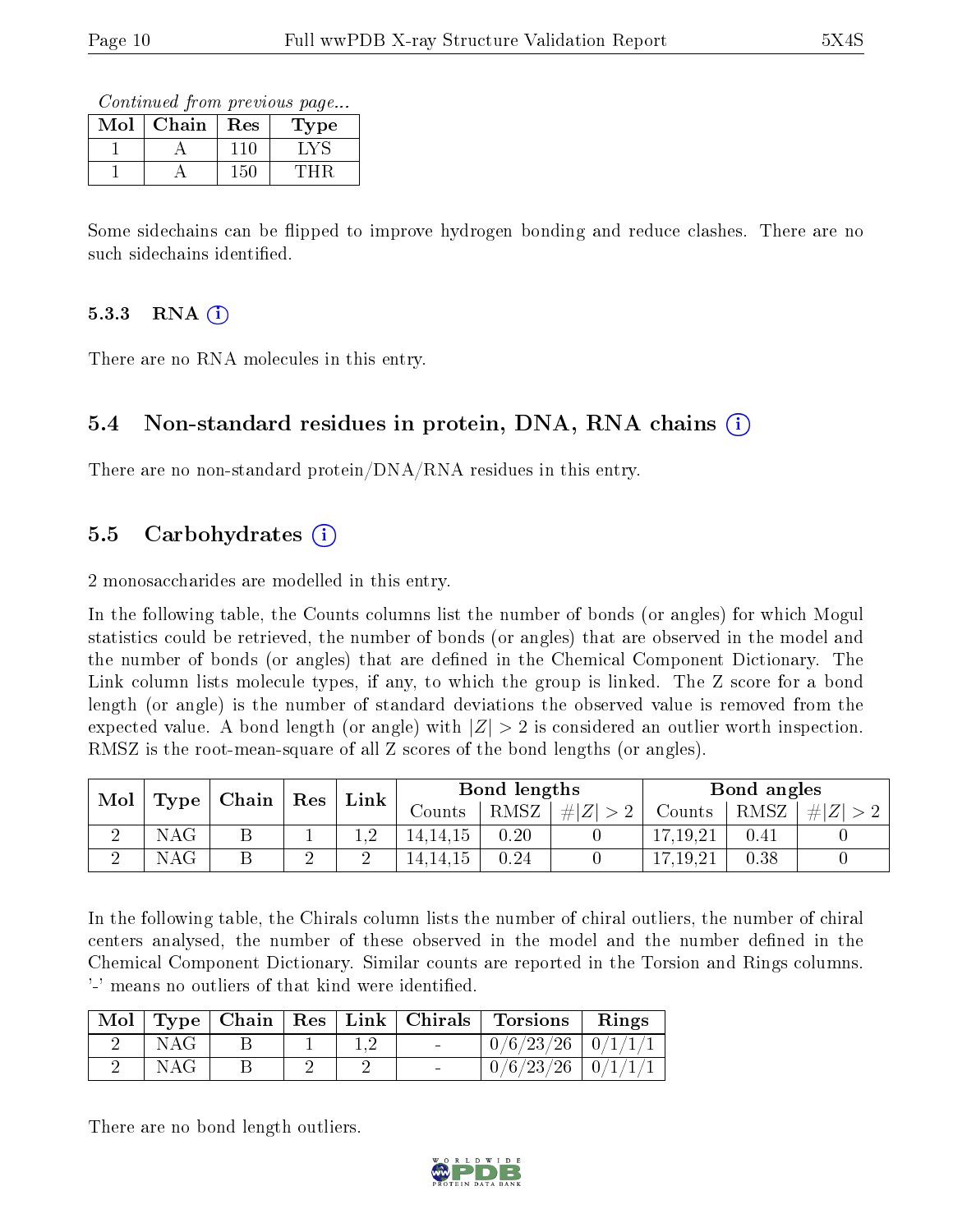There are no bond angle outliers.

There are no chirality outliers.

There are no torsion outliers.

There are no ring outliers.

No monomer is involved in short contacts.

The following is a two-dimensional graphical depiction of Mogul quality analysis of bond lengths, bond angles, torsion angles, and ring geometry for oligosaccharide.



### 5.6 Ligand geometry  $(i)$

1 ligand is modelled in this entry.

In the following table, the Counts columns list the number of bonds (or angles) for which Mogul statistics could be retrieved, the number of bonds (or angles) that are observed in the model and the number of bonds (or angles) that are defined in the Chemical Component Dictionary. The Link column lists molecule types, if any, to which the group is linked. The Z score for a bond

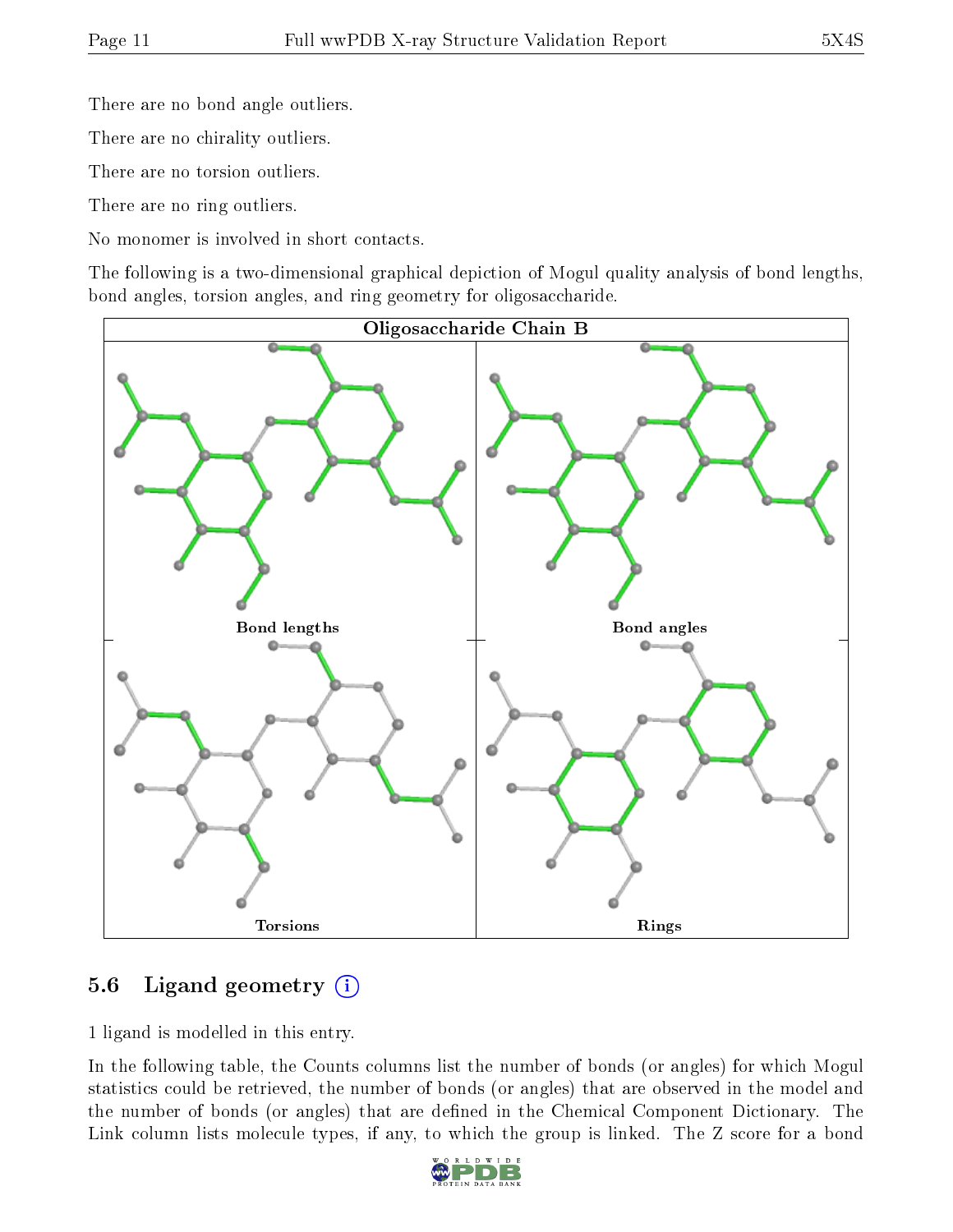length (or angle) is the number of standard deviations the observed value is removed from the expected value. A bond length (or angle) with  $|Z| > 2$  is considered an outlier worth inspection. RMSZ is the root-mean-square of all Z scores of the bond lengths (or angles).

| Mol |    | Type   Chain | $^{\circ}$ Res | Link |          | Bond lengths |         |        | Bond angles |           |
|-----|----|--------------|----------------|------|----------|--------------|---------|--------|-------------|-----------|
|     |    |              |                |      | Counts   | RMSZ         | $\# Z $ | Counts | RMSZ        | $\pm  Z $ |
|     | N. |              | 601            |      | 14.14.15 | 0.38         |         |        | 0.38        |           |

In the following table, the Chirals column lists the number of chiral outliers, the number of chiral centers analysed, the number of these observed in the model and the number defined in the Chemical Component Dictionary. Similar counts are reported in the Torsion and Rings columns. '-' means no outliers of that kind were identified.

|     |     |                      | Mol   Type   Chain   Res   Link   Chirals   Torsions   Rings |  |
|-----|-----|----------------------|--------------------------------------------------------------|--|
| NAG | 601 | and the state of the | $\frac{4}{6} \frac{23}{26}$ 0/1/1/1                          |  |

There are no bond length outliers.

There are no bond angle outliers.

There are no chirality outliers.

All (4) torsion outliers are listed below:

| Mol           | ∣ Chain | Res | <b>Type</b> | Atoms                                                          |
|---------------|---------|-----|-------------|----------------------------------------------------------------|
| $\mathcal{R}$ |         | 601 | NAG-        | $C1-C2-N2-C7$                                                  |
| $\mathcal{R}$ |         | 601 | NAG-        | O <sub>5</sub> -C <sub>5</sub> -C <sub>6</sub> -O <sub>6</sub> |
| $\mathcal{S}$ |         | 601 | NAG         | $C3-C2-N2-C7$                                                  |
| 3             |         | 601 | NAG         | $C4-C5-C6-O6$                                                  |

There are no ring outliers.

1 monomer is involved in 1 short contact:

|  |             | $\lceil \, \text{Mol} \, \rceil \, \text{Chain} \, \mid \text{Res} \mid \text{Type} \mid \text{Class} \mid \text{Symm-Class} \mid$ |
|--|-------------|------------------------------------------------------------------------------------------------------------------------------------|
|  | $601$   NAG |                                                                                                                                    |

#### 5.7 [O](https://www.wwpdb.org/validation/2017/XrayValidationReportHelp#nonstandard_residues_and_ligands)ther polymers  $(i)$

There are no such residues in this entry.

#### 5.8 Polymer linkage issues  $(i)$

There are no chain breaks in this entry.

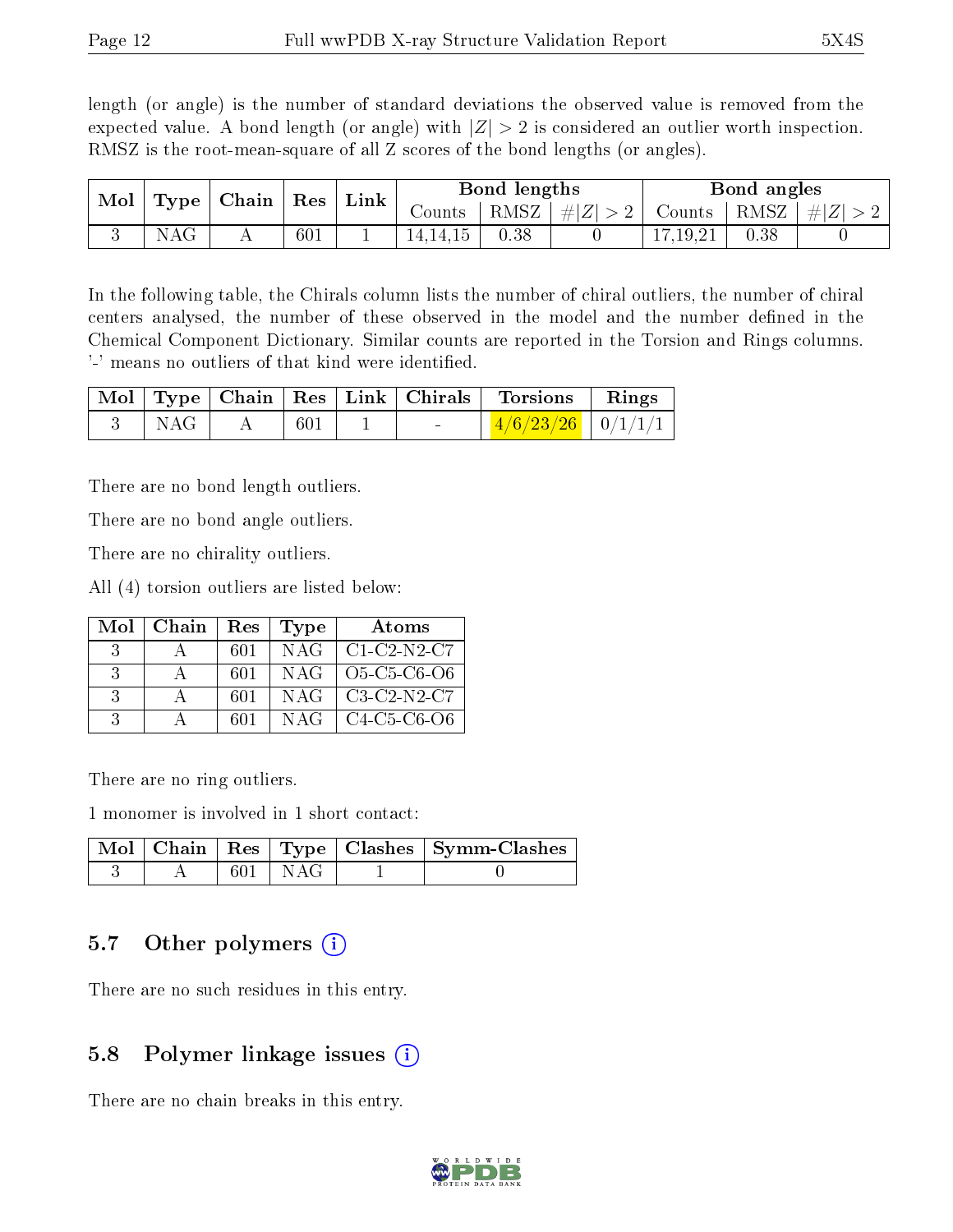### 6 Fit of model and data  $\left( \cdot \right)$

### 6.1 Protein, DNA and RNA chains (i)

In the following table, the column labelled  $#RSRZ> 2'$  contains the number (and percentage) of RSRZ outliers, followed by percent RSRZ outliers for the chain as percentile scores relative to all X-ray entries and entries of similar resolution. The OWAB column contains the minimum, median,  $95<sup>th</sup>$  percentile and maximum values of the occupancy-weighted average B-factor per residue. The column labelled ' $Q< 0.9$ ' lists the number of (and percentage) of residues with an average occupancy less than 0.9.

| $\mid$ Mol $\mid$ Chain $\mid$ | Analysed      | $ \langle \mathrm{RSRZ}\rangle $ | $\rm \#RSRZ{>}2$ | $\text{OWAB}(\AA^2) \ \mid \text{Q}<0.9 \ \mid$ |  |
|--------------------------------|---------------|----------------------------------|------------------|-------------------------------------------------|--|
|                                | 269/285 (94%) | 0.20                             |                  | 15 (5%)   24   23   35, 51, 80, 121             |  |

All (15) RSRZ outliers are listed below:

| Mol            | Chain          | $\operatorname{Res}% \left( \mathcal{N}\right) \equiv\operatorname{Res}(\mathcal{N}_{0})\cap\mathcal{N}_{1}$ | Type       | <b>RSRZ</b> |
|----------------|----------------|--------------------------------------------------------------------------------------------------------------|------------|-------------|
| $\mathbf{1}$   | A              | 244                                                                                                          | THR.       | 7.4         |
| $\mathbf{1}$   | $\bf{A}$       | 284                                                                                                          | <b>ALA</b> | 4.3         |
| $\mathbf{1}$   | $\overline{A}$ | 70                                                                                                           | HIS        | 3.8         |
| $\mathbf{1}$   | А              | 286                                                                                                          | LEU        | 3.7         |
| $\mathbf{1}$   | А              | 245                                                                                                          | TRP        | 3.6         |
| $\mathbf{1}$   | $\overline{A}$ | 283                                                                                                          | LEU        | 3.0         |
| $\overline{1}$ | А              | 24                                                                                                           | ASP        | 2.8         |
| $\mathbf{1}$   | A              | 23                                                                                                           | ASP        | 2.8         |
| $\mathbf{1}$   | $\overline{A}$ | 25                                                                                                           | <b>VAL</b> | 2.7         |
| $\mathbf{1}$   | А              | 287                                                                                                          | <b>LYS</b> | 2.5         |
| $\mathbf{1}$   | $\bf{A}$       | 20                                                                                                           | $\rm THR$  | 2.2         |
| $\overline{1}$ | $\overline{A}$ | 285                                                                                                          | GLU        | 2.2         |
| $\mathbf{1}$   | А              | 289                                                                                                          | SER        | 2.1         |
| 1              | $\bf{A}$       | 282                                                                                                          | PRO        | 2.0         |
| $\overline{1}$ | A              | 154                                                                                                          | <b>ASP</b> | 2.0         |

### 6.2 Non-standard residues in protein, DNA, RNA chains  $(i)$

There are no non-standard protein/DNA/RNA residues in this entry.

#### 6.3 Carbohydrates  $(i)$

In the following table, the Atoms column lists the number of modelled atoms in the group and the number defined in the chemical component dictionary. The B-factors column lists the minimum, median,  $95<sup>th</sup>$  percentile and maximum values of B factors of atoms in the group. The column labelled  $Q< 0.9$ ' lists the number of atoms with occupancy less than 0.9.

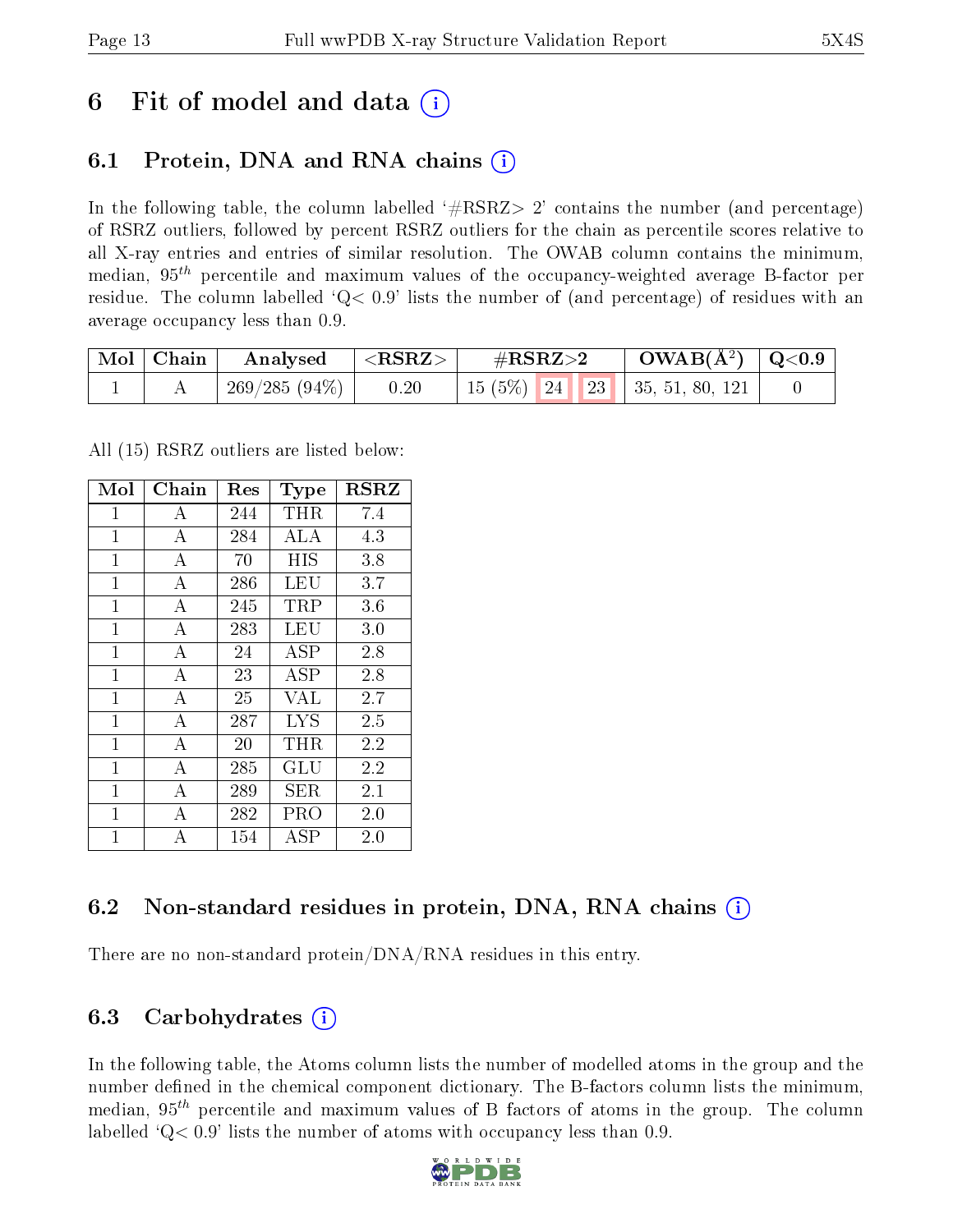|     |  |     |      |      | $\vert$ Mol $\vert$ Type $\vert$ Chain $\vert$ Res $\vert$ Atoms $\vert$ RSCC $\vert$ RSR $\vert$ B-factors(A <sup>2</sup> ) $\vert$ Q<0.9 |  |
|-----|--|-----|------|------|--------------------------------------------------------------------------------------------------------------------------------------------|--|
| NAG |  |     | 0.89 | 0.21 | 49,60,76,82                                                                                                                                |  |
| NAG |  | 14/ | 0.92 | 0.12 | 42, 49, 55, 58                                                                                                                             |  |

The following is a graphical depiction of the model fit to experimental electron density for oligosaccharide. Each fit is shown from different orientation to approximate a three-dimensional view.



### 6.4 Ligands  $(i)$

In the following table, the Atoms column lists the number of modelled atoms in the group and the number defined in the chemical component dictionary. The B-factors column lists the minimum, median,  $95<sup>th</sup>$  percentile and maximum values of B factors of atoms in the group. The column labelled ' $Q< 0.9$ ' lists the number of atoms with occupancy less than 0.9.

|     |  |                                   |  | $\perp$ Mol   Type   Chain   Res   Atoms   RSCC   RSR   B-factors(A <sup>2</sup> )   Q<0.9 |  |
|-----|--|-----------------------------------|--|--------------------------------------------------------------------------------------------|--|
| NAG |  | $601$   $14/15$   $0.87$   $0.18$ |  | 69,85,89,94                                                                                |  |